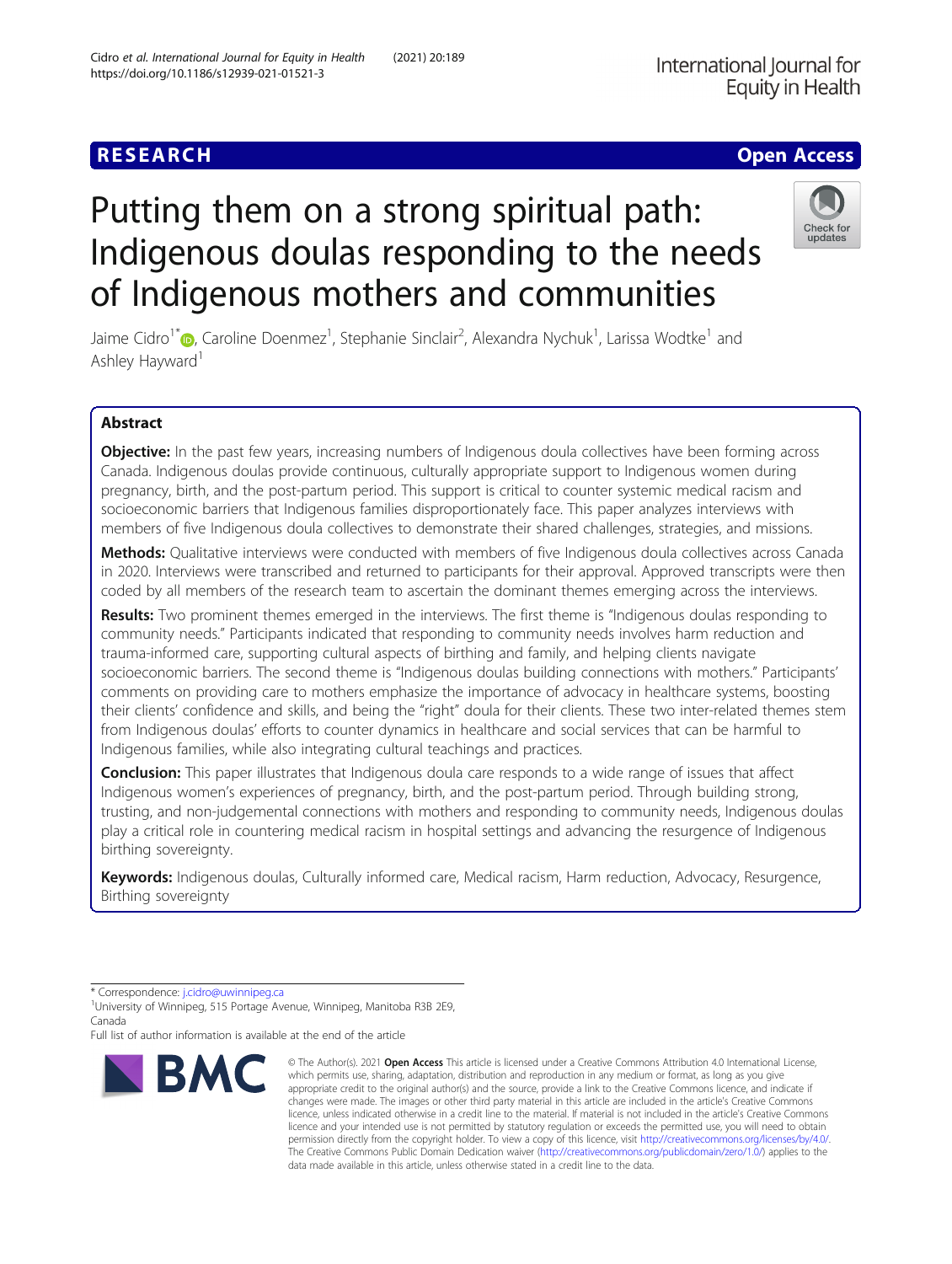# Introduction

Indigenous doulas provide culturally appropriate support to Indigenous women during pregnancy, birth, and the post-partum period. Doulas extend their role of emotional support companion to advocacy that connects women to various social supports following the birth. Doulas maintain boundaries within the medical birthing experience and empower Indigenous women to create a positive experience for themselves. These doulas also experience personal transformation that "nourish[] [them] through this training and practice" ( [[1](#page-9-0)] p.5). This paper is a part of a larger project developing and piloting an urban Indigenous doula program in Winnipeg, Manitoba, Canada. The research question that is guiding this component of the project is: how do other Indigenous doula collectives deliver their services in terms of administrative, technical, cultural, and emotional support for Indigenous birth workers? We conducted five interviews with five Indigenous doula collectives in Canada, including one in Winnipeg, to identify the ways in which they provide service and support to Indigenous women and families. This paper describes two of the dominant themes that emerged out of these interviews: (a) responding to community needs and (b) connections with mothers.

# **Background**

The Indigenous doula is not a new role. Its linguistic roots are in Greek, however, there is a distinction between the root word "douleía," which translates to "slavery," and "doula," which has come to mean "mother's assistant" [\[2](#page-9-0)]. Some scholars credit American anthropologist Dana Raphael as the first to adopt the term doula in the context of a support companion for labouring women  $[3, 4]$  $[3, 4]$  $[3, 4]$ . The contemporary doula refers to the growing occupation of women supporting other women during pregnancy, labour, birth, and post-partum. Historically, family members or experienced local women provided support as birth workers [\[5](#page-9-0)]. The more formalized doula role, as we know it today, is the result of women living away from their families, and in the case of First Nations women, being forced to birth away from their home communities and family. A doula provides continuous physical, emotional, and advocacy support during labour and birth, but does not provide medical, midwifery, or nursing care [\[5](#page-9-0)]. Mainstream doula care is available widely, especially in urban areas, but it is also expensive, making it inaccessible for many low-income families. Mainstream doulas tend to be "predominantly white, well-educated, married women with children, living in urban areas, in upper-middle-income households," which speaks to a paucity of diversity in doula service provision ([[6\]](#page-9-0) , p. 774). Indigenous doulas differ from these mainstream doula care providers because the care is grounded in culture and spirituality and recognizes the sacredness of women as life-givers and water carriers. Indigenous doulas have become increasingly prevalent across Canadian Indigenous communities, both urban and rural/remote. They are partially a resurgence of Indigenous cultural knowledge, but also a reflection of the resistance of long held medical practices that have served to disenfranchise traditional approaches to pregnancy and childbirth.

Indigenous women have traditionally delivered their babies at home surrounded by local midwives and family members [\[7](#page-9-0)]. The knowledge about birthing infants was transmitted inter-generationally and included not only physical logistics of birthing, but also traditional medicines to deal with a range of issues associated with delivery and post-partum [[7\]](#page-9-0). The move from home to hospital births has had a profoundly negative impact on Indigenous women's birthing experiences. The impact of the birth experience, including support or lack thereof, lasts for many years as women recount the story of their labour and the birth of their children long after the birth [[8\]](#page-9-0). Findings from the Cochrane review [[9\]](#page-9-0) show that positive birth outcomes are more prevalent when the support provider is not a member of the hospital staff, demonstrating the importance of trained doulas.

A 2010 report by Bowser and Hill reveals that many women around the globe feel disrespected and abused during facility-based childbirth, experiences which include "subtle humiliation of women, discrimination against certain sub-groups of women, overt humiliation, abandonment of care and physical and verbal abuse"  $([10]$  $([10]$  p. 3). The normalization of facility- and hospitalbased births has led to the overmedicalization of birth and the authority of Western-based medical professionals overtook that of long-practiced birth knowledge in marginalized communities. Black communities, like many Indigenous communities, experienced the criminalization of traditional birth work, which resulted in the diminishment and disappearance of these culturally relevant practices [[11,](#page-9-0) [12\]](#page-9-0). Often doulas are the only source of culturally competent care for expectant Indigenous mothers during childbirth  $([6]$  $([6]$  p. 777–778). Studies of midwives in Mexico [\[13\]](#page-9-0) and the US [\[14](#page-9-0), [15](#page-9-0)] provide examples of successful, culturally appropriate maternal care programs that have been driven by community to empower participants and improve the wellness outcomes of both mothers and babies [[13](#page-9-0)–[15](#page-9-0)]. According to research with First Nations communities in British Columbia, the positive aspects of relationships with care providers are underpinned by "respect, understanding of cultural context and connection with communities"  $([16]$  $([16]$  p. 4).

Indigenous women in Canada face less desirable birth outcomes compared to other groups [[17](#page-9-0)]. For example,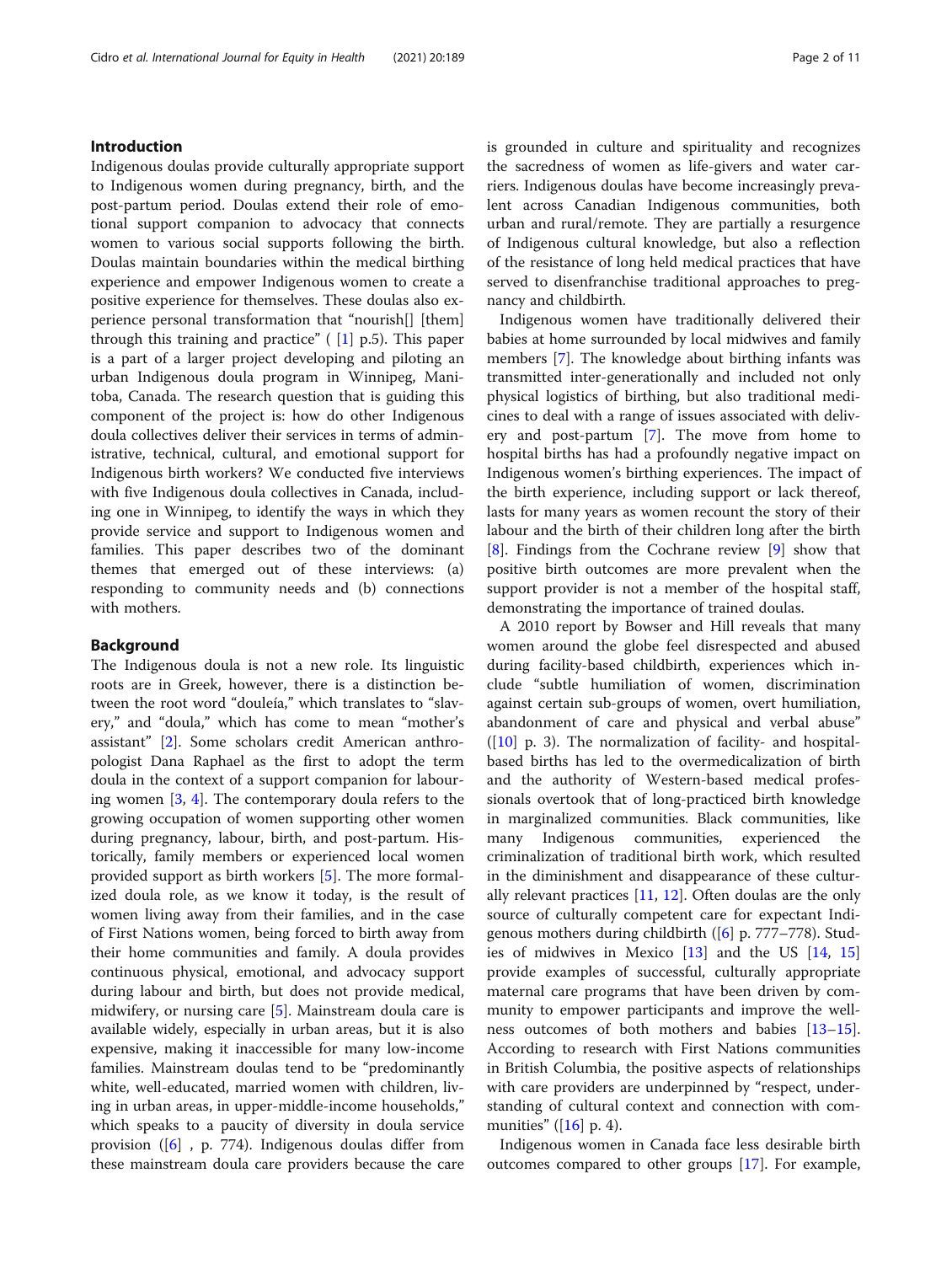Statistics Canada [\[18](#page-9-0)] reports that Indigenous infants have overall higher rates of adverse birth outcomes than the rest of Canadian infants. Specifically, they note that Inuit infants have the highest rates of preterm birth (11.4%) compared to non-Indigenous infants in Canada at 6.7% [\[18\]](#page-9-0). Statistics also show that Indigenous infants tend to be large for gestational age at birth when (18.8%) compared to non-Indigenous infants (10.6%) [\[18](#page-9-0)]. Furthermore, the rate of postneonatal death for Indigenous babies is reported as 4.8 for every 1000 surviving births compared to 1.1 for every 1000 surviving births for non-Indigenous babies [\[18](#page-9-0)]. Disparities in maternal wellness in Canada are intertwined with colonization, which has created deeply rooted inequalities in socioeconomic status and health outcomes between Indigenous and non-Indigenous people. Socioeconomic factors that impact Indigenous women's pregnancy experiences and birth outcomes include: reduced access to standard prenatal care; inaccurate estimation of gestational age and subsequent complications of post-term pregnancies; preexisting medical conditions; young maternal age; marital status; malnutrition; and low educational attainment [[19](#page-9-0)–[22](#page-9-0)]. These factors speak to the ongoing social and economic structural inequalities that disproportionately harm Indigenous people.

A review of the Canadian Indigenous Women's Perspectives of Maternal Health and Health Care Services conducted in 2016 argues that "the existence of health inequities between Indigenous and non-Indigenous women in urban areas reinforces the need to address structural barriers to health" ([\[23](#page-9-0)] p. 343). As historians McCallum and Perry [\[24](#page-9-0)] contend, healthcare systems that do not address racism "implicitly re-centre and privilege whiteness as the normative perspective while failing to address the myriad ways that racism deprives people of opportunities and structures their lives" (p. 13). In 2020 Canadians were able to see how insidious racism is within the healthcare system through the death of Indigenous woman Joyce Echaquan in a hospital in Quebec while she was told by hospital employees that she was "stupid, only good for sex, and that she would be better off dead" [\[25\]](#page-9-0). As an intervention for this systemic racism, Indigenous doulas provide culturally appropriate advocacy to Indigenous women during pregnancy, birth, and the post-partum period [[1](#page-9-0)].

The Truth and Reconciliation Commission's Calls to Action (18–24 specifically) acknowledge that "the current state of Aboriginal health in Canada is the direct result of previous Canadian government policies," and therefore, call for all levels of government to acknowledge structural conditions that contribute to overall wellness of Indigenous peoples ([[26\]](#page-9-0) p.2). Our urban Indigenous doula program responds to Call 19, which demands that Canadians "establish measurable goals to identify and close the gaps in health outcomes between Aboriginal and non-Aboriginal communities.... Such efforts would focus on indicators such as: infant mortality, maternal health" ( $[26]$  p.2). Furthermore, our project is a substantial step towards Indigenous birthing sovereignty, defined here as Indigenous women's abilities to selfdetermine how and where they give birth and receive culturally appropriate care throughout pregnancy, birth, and the post-partum period.

## Methodology

In 2020 we interviewed five Indigenous doula collectives across Canada using the "conversational method" [\[27](#page-10-0)], which is often considered an Indigenous research method and through which we discussed their experiences in establishing Indigenous doula collectives, their service delivery models, and their approaches to training and fee payment structures. We identified these groups using various Internet and social media searches. Doula collective models vary, but in essence, they are a group of doulas who provide support to pregnant women. They may have one doula support one expectant mother or have multiple doulas supporting the same family. In some cases, the doulas are on a salary, but in most cases the doulas are paid per birth. One Manitoba group that was interviewed is a partner on an existing project called "Indigenous Doulas for First Nations Women Who Travel for Birth."

The research underwent research ethics review from the University of Winnipeg Human Research Ethics Board. All participants consented orally to the project and were provided with an honorarium and gift for participating. The first interview took place in person, and the remaining interviews were held over Zoom due to COVID restrictions on travel. The interviews were audio-recorded and varied from one hour to four hours. One interview was done with one representative from each of the five doula collectives. Interviews were always recorded by at least two of the interviewers to ensure that, if one recording was flawed or damaged, an alternative copy was available. Interviews were transcribed verbatim and sent to the participants for approval. They were given several weeks to send feedback to the research team with any edits they wanted made to their transcripts. Once transcripts had been approved by the doulas, the researchers developed a coding framework as a group using the constant comparative method and drawing from grounded theory [\[28](#page-10-0)–[30\]](#page-10-0) to identify recurring themes. This method ensures that "the nuances in meaning brought by multiple researchers adds richness to the analysis by prompting deeper analysis"  $([30]$  $([30]$  $([30]$  p. 26). The research team is comprised of almost all Indigenous scholars and graduate students. Some of the research team attended all of the interviews and all of the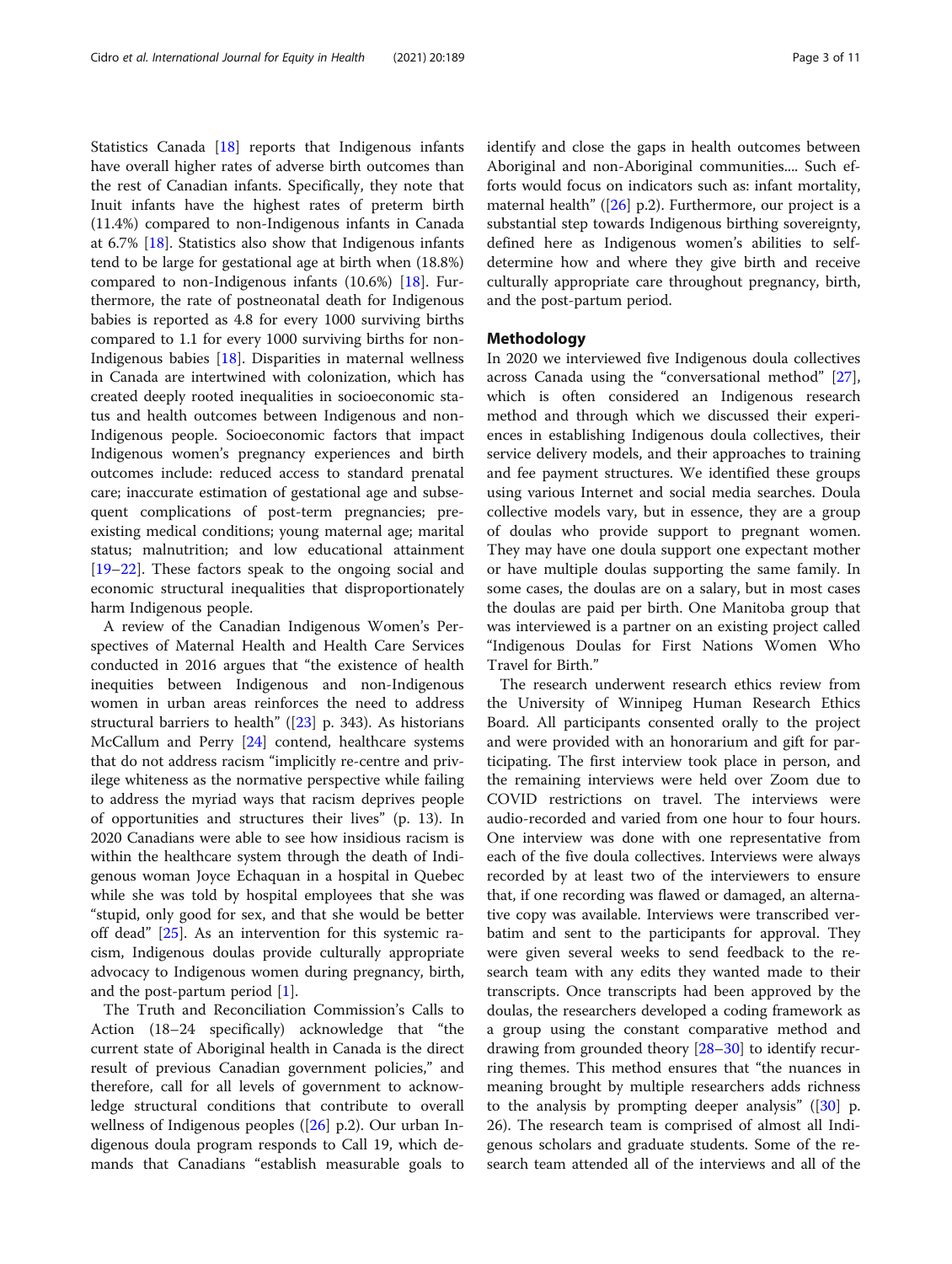research team participated in coding and analysis of the transcripts. We come from a range of academic backgrounds (for example, Anthropology, Native Studies, Peace and Conflict Studies) and used these disciplinary lenses, as well as our own experiences as parents and women, as we developed individual coding frameworks. The lead author (JC) compiled the frameworks and developed a common coding framework that was agreed upon by the research team. Independently, the research team coded the transcripts using a selective approach to ascertain codes that were frequent and most pertinent to the original research question [\[31\]](#page-10-0). The research team then came together to compare their coded transcripts and adjusted a master transcript. All inconsistencies were discussed, which required a "sensitivity to differences between emerging concepts/categories" ([\[29](#page-10-0)] p. 515). Based on the analysis of the transcripts, the research team was able to determine which codes were most dominant. A draft of this paper was also sent to the participants to ensure that the experiences of the doula collectives were accurately reflected. Member checking [[31](#page-10-0)] is important to ensure that our interpretation of their experiences is valid.

# Results

Two dominant themes emerged from the transcripts. The first theme is "responding to community needs." It refers to high community needs such as socioeconomic issues of housing, poverty, transportation, and mental health. The second theme is "connections with mothers," which refers to participants describing how they build trust with their clients, how they reduce fear of systems and the birthing experience, and how they support mothers and families dealing with child and family services. These two themes are inter-related and in essence describe the ways that the Indigenous doulas work to circumvent systems that are negative and harmful to Indigenous women and families in healthcare and social services. This rationale is unsurprising because we see that the emergence of Indigenous doulas is partly in response to the systemic racism experienced in health and social services along with the high number of Indigenous children in care. As of March 31, 2018, there were 10,300 children in Manitoba Child and Family Services, and 90% of those children are noted as Indigenous [\[32](#page-10-0)].

#### Responding to community needs

At the core of the work of Indigenous doulas are the communities that they serve and support. Continually adapting and modifying their service delivery model in ways that directly respond to the needs of the community is essential. Three subthemes that emerged from the interviews include: (i) harm reduction and traumainformed care, (ii) supporting cultural aspects of birthing and family, and (iii) socioeconomic barriers.

#### Harm reduction and trauma-informed care

Indigenous women who use drugs or alcohol are often reluctant to disclose their pregnancy to a healthcare provider based on fears of apprehension from child and family services. The doula collectives discuss the importance of being not only "non-judgemental" but also of providing a safe space where their clients are aware of their options if they choose to stop or minimize using alcohol and/or drugs or engaging in behaviour that would be deemed "high risk." While not all doulas describe mothers with addictions as being highly prevalent in their work, some describe addiction as one component that requires important consideration. One participant describes how she ascertains whether a potential doula would embrace a harm reduction approach to care:

Harm reduction is hard for a lot of people. It's really hard to support women who are drinking or who are using through their pregnancy without being like "oh well you need to quit doing meth and you need to quit drinking."We would know that, but we would never tell somebody "you need to quit drinking and you need to stop doing drugs." With every community training that we've done, we've revised our curriculum every single time based on harm reduction.

We know that across Canadian communities addictions have taken on a new level of complexity with narcotics such as methamphetamines and opioids [\[33](#page-10-0)], and our participants identify this need for doulas who are rigorously trained in a harm reduction approach. In some cases, it is dangerous for the doulas themselves to engage with the expectant mothers. One participant describes these challenges for doulas:

In the past two years it's [methamphetamine] kind of exploded a lot more. When we're dealing with meth, most of them [mothers] really don't want to work on their addictions. We will try to support them but a lot of times it's just like a breakdown, like it's not going to happen. I think we've had seven instances where it's like this isn't going to happen. We're going to meet with them, and they are really high. Then it becomes a danger to our staff as well because it's really unpredictable. If they're smoking weed and they're high on weed, it's not a big deal. We've had some moms and we've gone to work with them and they're drunk. It could be a safety issue, much less likely than when they're on meth.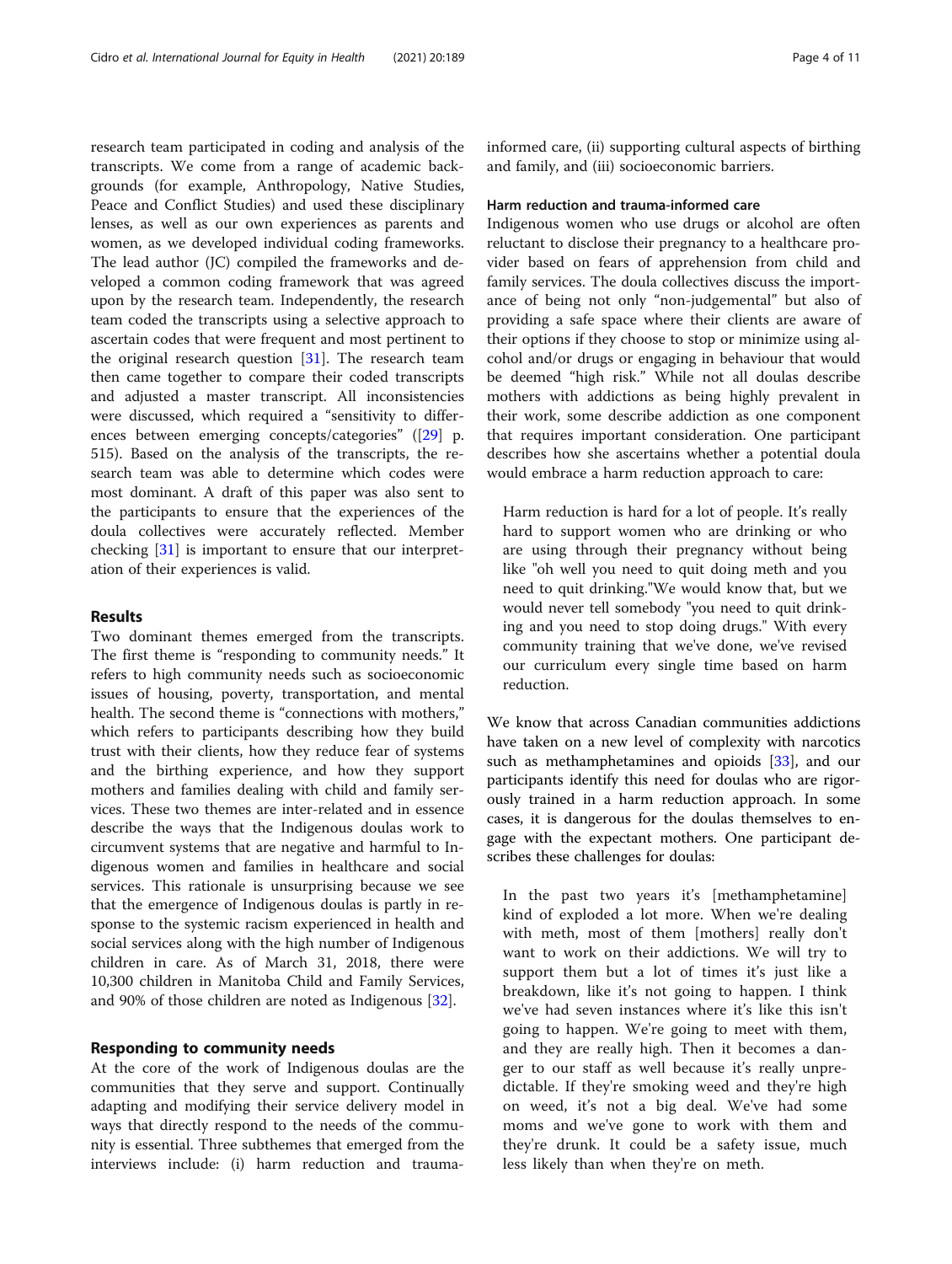Harm reduction and trauma-informed care are often challenging not only to conceptualize, but also to employ as a non-judgemental support person. For doulas who focus on incorporating traditional cultural activities into their work, it can be challenging to incorporate sacred medicines and teachings while a person is still an active user.

The role of Indigenous doulas in harm reduction and trauma-informed care is an important distinction between doulas and other birth workers, such as midwives. One participant notes the tension arising from doulas being seen as replacing the services provided by midwives. The recent increased focus on doulas may be perceived as problematic because it means that there is potentially less focus on training Indigenous people to be midwives; however, as this participant observes, the role of the doula is much different from a midwife, and she considers doulas as a valuable support in the interim while more Indigenous people are trained as midwives. In this sense, the participant uses the term "harm reduction" to refer to the role Indigenous doulas play in lessening harms to Indigenous people inflicted by healthcare systems:

I really just see the work we do as harm reduction. Because it's not realistic that we will be able to train 200 Indigenous midwives in two years, but we could train 200 Indigenous doulas. We could have an Indigenous care provider at every birth, much sooner than we could have an Indigenous midwife at every birth. In that sense I just really see it as harm reduction.

While, for the previous participant, "harm reduction" signifies supporting Indigenous people to reduce the impacts associated with their addictions, for this participant, the concept of "harm reduction" instead speaks to the importance of reducing the harms caused by healthcare systems themselves. The latter participant's comment directs our attention to the fact that healthcare spaces are experienced as unsafe by many Indigenous people. Utilizing both understandings of harm reduction and a trauma-informed approach is essential for doulas who work with clients who may be deemed "high risk." As opposed to stigmatizing or punishing people for their addictions, participants note that Indigenous doulas have critical roles to play in providing non-judgmental care and improving their clients' experiences in hospitals. The doulas also describe how socioeconomic factors, trauma, and self-harm are cyclical in nature, and how they require a mindset of openness and non-judgement.

One participant describes how their doula collective members often feel ill-prepared to deal with complex mental health issues facing their clients. To address this

issue, this collective ensures that doulas are wellconnected to local resources so that they can refer mothers and follow up appropriately. She observes that it is often the women who need the help the most due to mental health and addictions who may not actively seek the care of a doula:

Somebody who's already got issues, those aren't the people who come to us. Obviously, those are the women that we do want to help the most, but we just find ourselves unprepared to help. What do we do if she's making some threats against herself? Every mom in that due month, is in a crazy state, "I'm ready to have my baby," when you have somebody with a mental health issue who is at that crazy point, it gets a little bit scary very quickly. We found ourselves unprepared. I'm on the phone with local services. We want to figure out the community health program's protocol. How do we fall in line with that, to send them there or to make recommendations for programs? Because I don't think we can be the experts on that. We have many women like that and we're just not seeing them.

It is notable that these doulas feel that they may not even be reaching the populations most in need of harm reduction and trauma-informed care.

# Socioeconomic barriers

Participants explain the importance of doulas as being more than support for pregnancy and birth, essentially as "life doulas." The need for "life doulas," or someone who offers wholistic support, often stems from complex, inter-related socioeconomic issues such as addictions, poverty, and lack of adequate housing. For the doula collective operating in an urban centre, one participant describes some of the housing issues facing clients:

What was really unexpected, because the majority of our clients are urban, was the amount of multiple families in one house. We expected that maybe they live with their mom or dad, or maybe they live with a sibling. But it is just huge extended families. It really becomes situations that are out of control for the moms that we work with. They can't control who's drinking in their home or who's doing whatever. Even though they are personally doing good, that whole environment is not good.

Poverty impacts the clients and how the doula is able to support these clients. One participant describes how "food shortages and transportation" are so pertinent to the experiences of the mothers and subsequently impact the care that the doula can provide. As one participant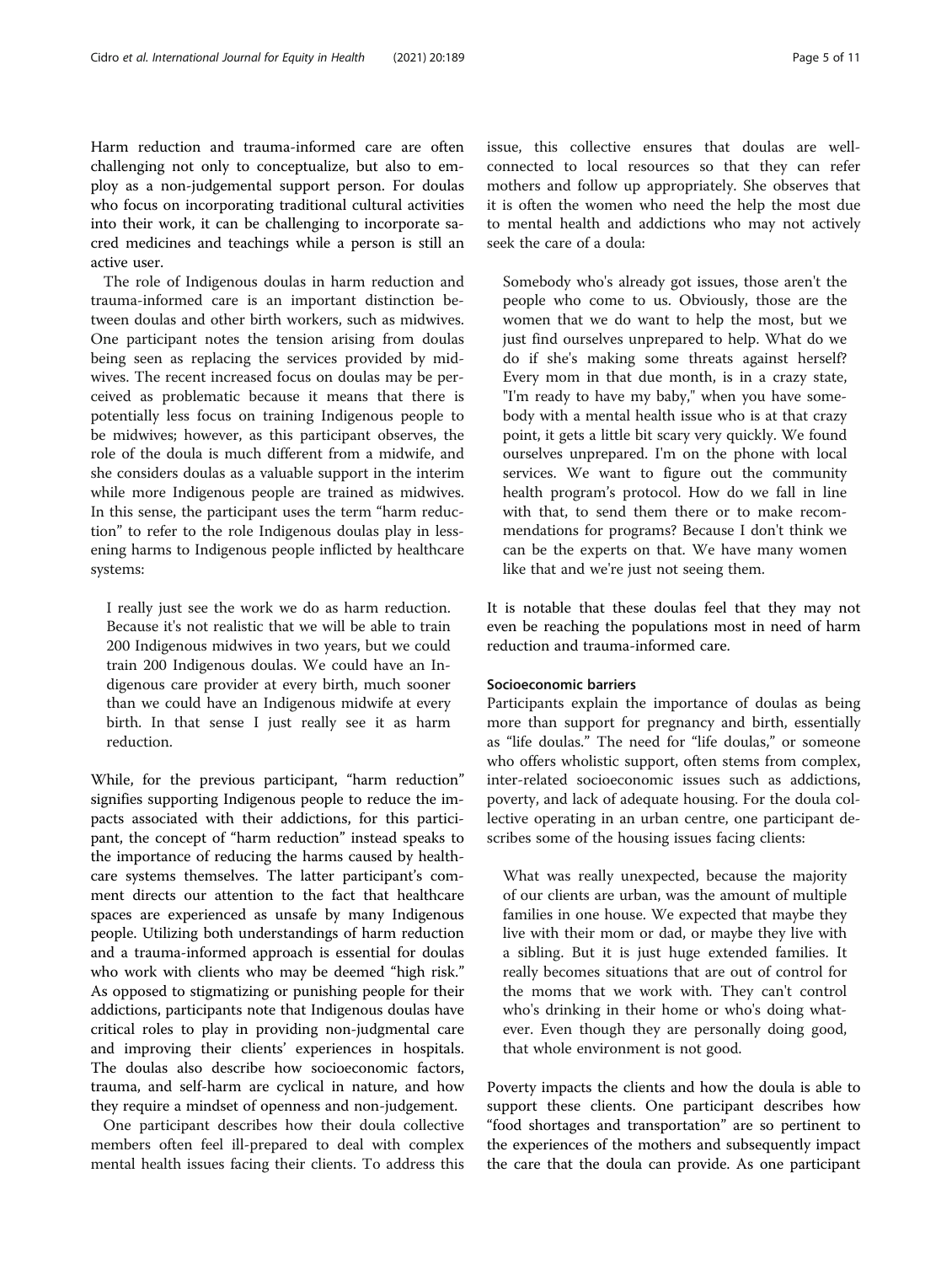recounts: "it's not necessarily an issue between the doula and the client, but it does make for a lot of dropped appointments, which we still pay the doulas for, and it makes for a lot of difficult situations where we need to say no. When we cannot drive someone, or we cannot buy them additional food if they've gone through the program already." There is a delicate balance between providing support for these complex socioeconomic issues and supporting women to develop coping mechanisms and skills. One participant explains how the doulas in her group struggle with defining and maintaining boundaries:

One thing we really have to continuously work on with our moms is boundaries because they will push boundaries all the time. They're phoning "can you pick me up and take me to my boyfriend's house?" Or in some cases, it's three o'clock in the morning and there is a domestic violence situation and we say, "you know you should be phoning the police." One of the ways that we're going to address that we're developing an information sheet for the moms that say "this is what we can do for you," as opposed to a free-for-all kind of thing.

In many cases, the addictions and harmful behaviour of mothers and/or their loved ones impact their socioeconomic situations and vice versa as a result of the trauma and inequities inflicted by colonization. Therefore, it is necessary for doulas to understand this interplay of factors and respond holistically while maintaining their own self-care.

#### Supporting cultural aspects of birthing and family

Our participants highlight the obligation to work in systems that are primarily run by non-Indigenous people who typically have limited awareness of the importance of culture and the sacredness of the bond between mother and child. In clinics, hospitals, and birth centres there may be some cursory awareness of Indigenous traditions from the region in which they are situated; however, the participants note that a deep understanding of the ways in which culture and tradition can be practiced as part of the birth experience is limited. One of the participants illustrates the instructions her collective received from grandmothers:

Most people who work in healthcare are non-Indigenous. It's really good for them to have that support of another Indigenous person, and you know it's important to include those cultural and traditional aspects of it. That's really what we heard from the grandmothers. If we can put the cultural pieces and traditional knowledge back in birth, then

that's where you would restore that bond during pregnancy, and you would really clarify a woman's responsibility to her unborn child. If we could increase that bond or strengthen that bond during pregnancy, these other health issues that come after birth you know would disappear essentially. If we wanted our children to be healthier, then that has to start when they're in uterus. By bringing those cultural pieces and rights of passage back into birthing, we're ensuring that every child that's born with that support begins their journey guided by spirit. They're already grounded, and they already have a spiritual connection right from birth, instead of being very clinical and very western. It puts them on a path where those connections might not be as strong.

Indigenous birth workers may or may not have an extensive cultural background, depending on their own life journeys. For those in an urban community, it is more difficult to have nation-specific traditional teachings, so it is important for the doulas to be flexible and to work with a common purpose of supporting women in their own cultural resurgence. As one participant states: "we wanted something radically different; we are about Indigenous reproductive justice, we are about decolonization, we are about resurgence." Our participants talk about how they approach traditional culture with their clients through their own positionality. One participant who lives outside of her traditional territory explains:

My teachings haven't just come from Cree and Anishinaabe systems, but also a lot of urban elders and people who are from different nations. I think that one of the ways that we negotiate that is just through being really upfront about who we are, where we come from, where our teachings come from, naming our teachers, and when we share something where that came from, and just being really upfront about it. We're just sharing this with you, you can take it or leave it kind of thing.

Transparently integrating cultural approaches to doula care is important for working with mothers to reclaim or strengthen the bonds they have with their babies. Culture is a reminder about their responsibilities as parents and community members and their positive Indigenous identity.

# Connections with mothers

This second major theme relates to the ways in which doulas connect with the mothers they support. Factors such as systemic racism, fear of medical and social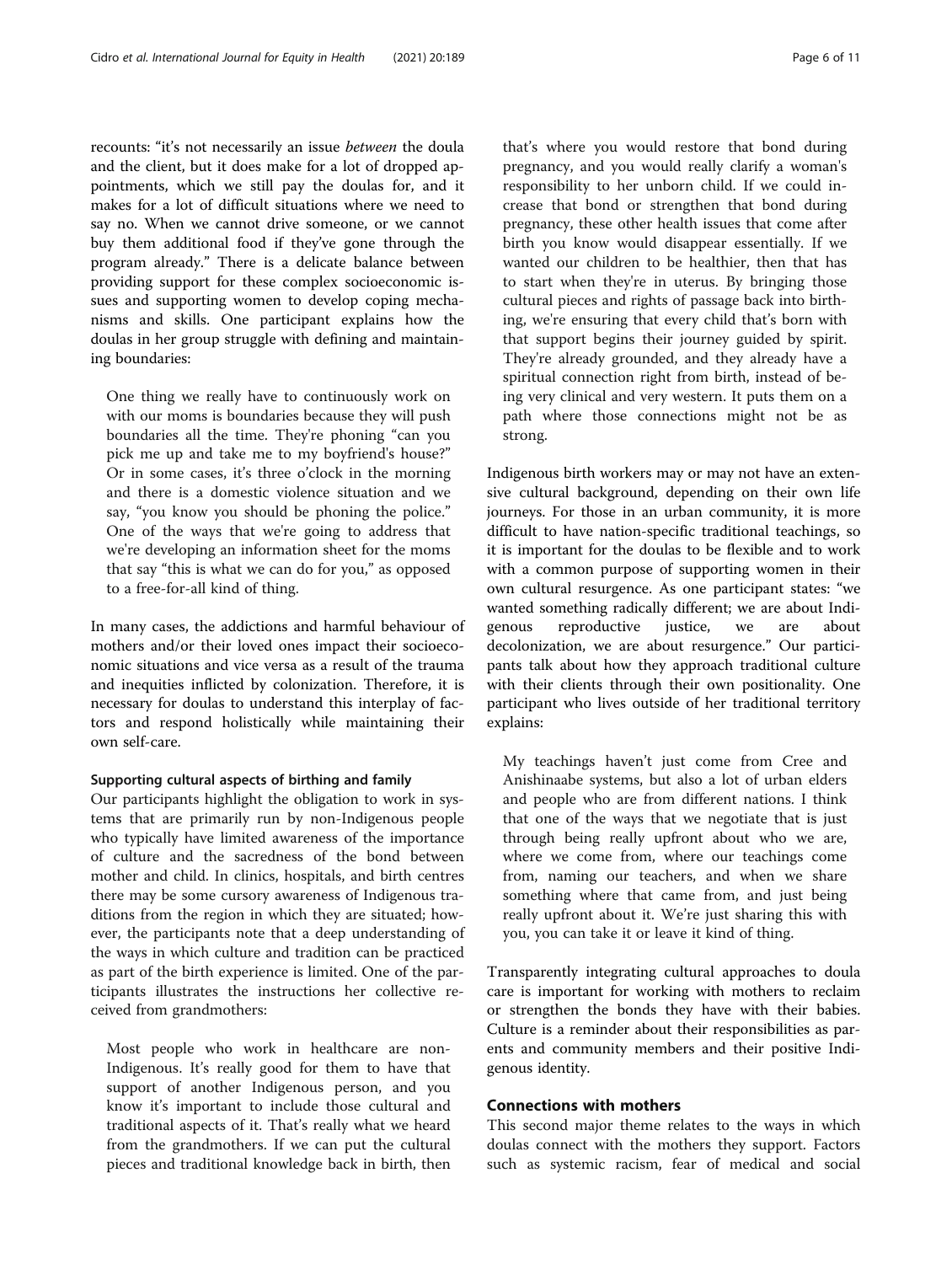services, and a long history of interactions with child and family services require doulas to build trust with their clients. In some cases, shared experiences of being an Indigenous mother help to build this trust. The three subthemes that are most prevalent include: (i) advocacy in healthcare systems, (ii) boosting confidence and skills, and (iii) being the "right" doula.

## Advocacy in healthcare systems

Doulas are familiar with the type of medical appointments and exams that their clients are required to attend. One of the important parts of their role is navigating healthcare systems that are often hostile to Indigenous people and advocating for the mothers. One participant recounts the healthcare experiences of the mothers with whom the doulas work:

A lot of the times they are very shy and very passive and so you know when things are happening in hospital or even in medical appointments. They [mothers] don't speak up for themselves and they don't advocate for themselves. There's lots of assumptions that are made: that they're alcoholics or drug addicts.

Another participant describes how the doulas need to be assertive on behalf of their clients when working in the hospital setting during a delivery. This example is particular to Quebec where physicians are more likely to speak French. She illustrates one example of this advocacy:

Some doctors are less acknowledging [of the role of doulas]. I've asked that at a birth they speak English to let the mom know what they're doing. In this case they were very rude because they're only speaking to each other in French but she can't understand. I said, "Can you let her know what's going on?" They got annoyed and spoke to each other only in French. Then I had to say, "My client is a little bit concerned can you let her know what's going on?"

The participant goes on to explain the ways in which the doulas act as advocates to circumvent the discrimination that the mothers experience not only in the clinic and hospital environment, but also through the complex systems of child welfare. This support is also about encouraging mothers to be assertive and actively engage in their own medical appointments. One participant details this empowerment:

We're able to be that buffer and say, "Wait a minute, this isn't acceptable to be speaking to her this way or treating her this way." We really try to empower the women to speak up for themselves, we'll work with them. We will say, "Okay, you had a prenatal appointment; do you have concerns? Like, what do you want to talk about while you're there?"

This encouragement and modelling of health advocacy are some of the ways that doulas support and train Indigenous women to advocate for their own health within a Western system. These comments are also consistent with those made by American doulas of colour who express their health advocacy and empowerment for expectant mothers of colour as "holding space" ([\[6](#page-9-0)] p. 777).

# Boosting confidence and skills

Participants describe the importance of building skills like assertiveness, but also more general confidence and self-esteem. These attributes are important assets for the clients because they are powerful in situations and life stages beyond pregnancy and birth. For many of the Indigenous mothers, being a part of systems such as child and family services and experiencing trauma have impacted their ability to trust even themselves. As one participant asks: "how do you navigate through their many layers of trauma? You know it's trust issues, it's addictions, it's sexual and physical abuse, it's neglect, so there's those things." Due to lack of access to the adequate resources, Indigenous women often do not recognize the importance of feeling able to make decisions about your own body. One participant reveals how the doulas in her collective work to build the confidence and skills of their clients in relation to trauma:

Some of them [mothers] get there quickly, and then others are a lot of work. There's just so much toxicity and trauma that they don't realize that they can make choices. Or they don't have the resources or the knowledge. We tried to equip them with those resources and equip them with that knowledge.

The doulas themselves become those essential resources and sources of knowledge for the expectant mothers whom they support. They work to balance between simply delivering the information and providing mothers with the skills to be able to find those resources on their own.

# Being the "right doula"

The doula collectives have various mechanisms to connect prospective clients to doulas. In some cases, the doula collectives use paperwork and forms to "match" doulas with expectant mothers, and in other cases, they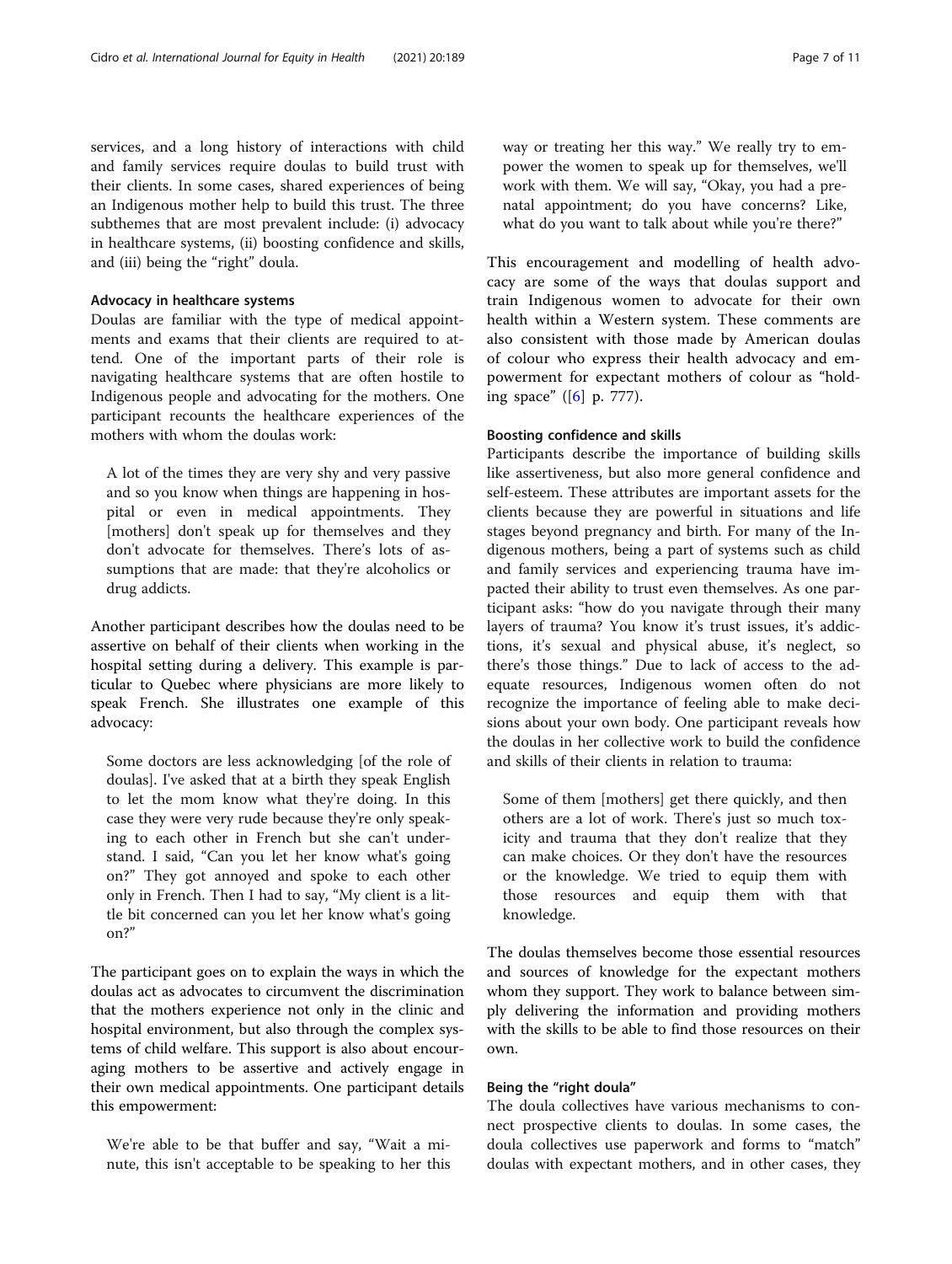utilize community events where doulas and mothers can meet each other. One participant describes the format for the doulas in the collective to meet with potential clients:

It was like speed dating. We brought them [mothers and families] together with all of our doulas once we were ready to provide support and they were able to ask questions. The doulas rotated around the room and visited with each of the families so that they have an idea of who they might connect with. Then the families chose their doulas that way.

Similarly, another participant illustrates the significance of these types of meetings and being "known" in the community as a doula:

We had five doulas. The doulas went around and met with mothers for a set amount of time. That's for us what a consultation looks like. It's like "hey how are you and do we mesh, do we meet, are we on the same page?" It was just like this great experience of crazy speed dating. It's out in the community, there's lots of community events, and between the five of us [doulas], we're always at stuff, and a lot of people know us now and just come ask.

Despite efforts to match doulas and expectant mothers appropriately, the doulas recognize that they are not always the right "fit" for the expectant mother and find ways to ensure that the match is good for everyone. One participant discusses her experiences of meeting with a teenage expectant mother and the realization that she did not connect with her:

I think all of us came to the work because we wanted to, we have this really strong value around every Indigenous family who wants a doula should have one. Then as you start to do the work you realize that I'm not everyone's doula. That's just like a piece of humility. I realized that I am not, because I've worked in programs before that are for youth, and there are people who are amazing at connecting and working with youth. I am not that person. I'm just awkward and they clearly think I'm awkward. After that meeting I didn't end up working with that person, not because I didn't think she was deserving of care, but just because I could tell that she wasn't comfortable with me. It was just not going to be what she needed. She also wasn't responding to anything, so it was just really obvious. I just made the call.

The doulas build trust with their clients as health advocates and sources of knowledge and skill development, staying cognizant of whether they are a good "fit" with their clients. Without this critical connection between mother and doula, supporting pregnancy, birthing, and post-partum effectively can be difficult. The following discussion provides some further analysis of the experiences of these doula collectives.

# **Discussion**

Indigenous doulas are a part of an important resurgence and reclamation of the sacred time during pregnancy, birthing, and post-partum. As the number of Indigenous children in care continues to escalate across the country and the cases of systemic racism within medical, justice, and social service systems become increasingly visible, the need for Indigenous doulas becomes more acute. The overrepresentation of Indigenous children in child welfare systems is a country-wide issue. In Manitoba, for example, Indigenous children make up almost 90% of children in CFS care [\[34](#page-10-0)]. The role of doulas in supporting pregnant Indigenous women who themselves may have had direct experience being in CFS custody or having other children in care has been taken up by the provincial government of Manitoba through a Social Impact Bond program [\[35](#page-10-0)]. This project, called "Restoring the Sacred Bond," matches doulas with expectant Indigenous women who are considered "at risk" of having their infant apprehended through CFS.

The participants in our interviews describe the experiences of their doula collectives in supporting Indigenous women and families during pregnancy, birthing, and post-partum as essentially "softening" the negative experiences they face in Western systems and providing them with the space to embrace and incorporate traditional approaches into their pregnancy and birth. These well-documented negative experiences are rooted in colonization and the resultant socioeconomic and health disparities facing Indigenous communities [\[10\]](#page-9-0). The interview participants talk about the over-crowded housing, the high rates of addictions, and the vicarious violence that directly impact the ability of the expectant mothers to advocate for themselves and exercise control over their lives. These structural barriers to health described by Kolahdooz et al. [\[23](#page-9-0)] and the ways in which healthcare systems perpetuate racism [\[24](#page-9-0), [25](#page-9-0)] are evident in the experiences of the doulas who support Indigenous women in Western healthcare systems. The experiences of the mothers receiving care from doulas is consistent with the 2010 Bowser and Hill report describing both subtle and overt humiliation and abuse of women and an abandonment of care [\[10](#page-9-0)].

The connection and relationship between doula and mother are essential to providing effective support not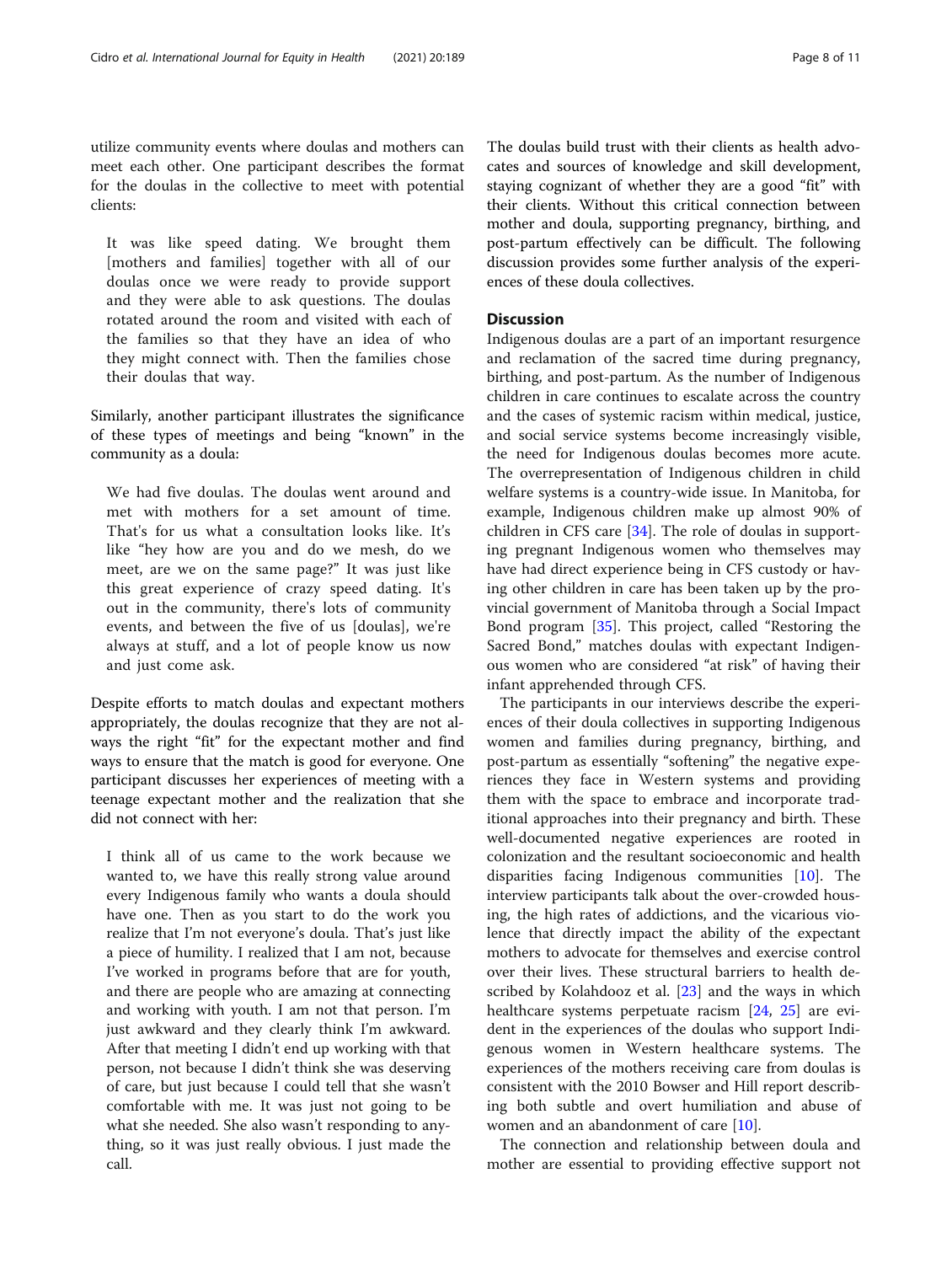only to advocate against racism and build skills and confidence in clients, but also to ensure that the care provided uses a trauma-informed and harm reduction approach. One participant describes how they feel illequipped to provide support to women who struggle with vast mental health and addictions issues, and as a result, became well-informed of the community resources available. Another doula collective explains how many of their participants deal with complex socioeconomic issues and their role is to support mothers in a non-judgemental way to advocate for themselves and make decisions and plans for their pregnancy and birth.

What is distinctive about the support provided by the Indigenous doulas compared to mainstream doulas is the inclusion of traditional culture. The culturally appropriate maternity care that these Indigenous doulas provide is consistent with research done in Mexico by Tucker et al. [\[13](#page-9-0)] as well as in the US by Richards and Mousseau [\[14\]](#page-9-0) and Prater and Davis [[15\]](#page-9-0). Similarly, Varcoe's [\[16](#page-9-0)] work on the relationships of care providers with Indigenous women is based on the role of cultural context and the connection with communities. This form of cultural competency and care underpins the work of the doulas.

The Indigenous doula collectives were formed in response to needs expressed by Indigenous women and communities. Having women emerge from their experiences of pregnancy and birth as feeling more connected to their sacred responsibilities as a parent is the larger goal of Indigenous doulas [\[1](#page-9-0)]. They express the values of birthing sovereignty and cultural resurgence as supporting their important work.

The main limitation for this project is the small number of Indigenous doula collectives that we interviewed. We conducted one interview with only one representative of each of the five Indigenous doula collectives, which are primarily located in urban or close to urban centres. None of the interviewed doula collectives are situated in remote communities. We expect that there are more Indigenous doula collectives emerging across North America, and as we continue with our urban Indigenous doula project, we will undertake an environmental scan to ascertain the different groups that exist. At this stage, we wanted to interview only those in the Canadian context, recognizing that there could be great opportunities to learn from other Indigenous doula collectives worldwide.

#### Conclusion

Indigenous women are both at their most powerful and most vulnerable when they are pregnant. At their most powerful they are confident and equipped with knowledge both from their own Indigenous traditions and from the Western medical systems with which they need

to engage. They are also vulnerable because of the complex socioeconomic factors that shape their daily experiences.

In interviews with five Indigenous doula collectives in Canada, several themes emerged, and the focus of this paper is on two of these themes: responding to community needs and connections with mothers. It is clear through these interviews that Indigenous doulas come to this work because of their awareness and engagement with the community as well as their deep commitment to working and connecting with Indigenous mothers and families. While undertaking this work, our participants discuss the factors that affect the way they need to respond to their communities and connect with the mothers. In responding to community needs, they note the importance of taking a harm reduction and traumainformed approach to care. They also explain the importance of supplying cultural components in birthing by providing access to traditional cultural practices for pregnant and birthing women. They also describe the complexity of socioeconomic barriers facing the expectant Indigenous women and the ways in which they deal with them.

The Indigenous doulas place emphasis on connecting with mothers in the face of hostile medical and social systems. They recount their experiences as advocates and as a "buffer" to help empower women to make good decisions that are beneficial to them and their baby. The lack of confidence stems from ongoing trauma the pregnant Indigenous women experience. The doulas also feel that it is important to acknowledge that they need to be the right "fit" with their client. The doula collectives vary in their approaches to figuring out which doula would work best with which expectant Indigenous mother.

The interviews reveal that the work of Indigenous doulas is really about a cultural resurgence and a recognition that the current systems in place cause harm and damage to Indigenous women. The systemic racism that Indigenous expectant women face both in medical and social service settings continues to have deleterious outcomes. As one participant states, "every Indigenous family who wants a doula should have one." Until we have medical systems and social services that no longer perpetuate racism, Indigenous doulas have an integral role to play.

#### Acknowledgments

The authors would like to acknowledge CIHR for funding this work. We gratefully and graciously acknowledge the contribution of the Indigenous doula groups that we interviewed for not only undertaking their work but contributing to the growing knowledge around Indigenous birthwork.

#### Authors' contributions

The first author is the principal investigator on the project and wrote the majority of this manuscript. The second author assisted with the writing as well as conducted the interviews and analyzed the data. All remaining authors also contributed to this manuscript by participating in the interviews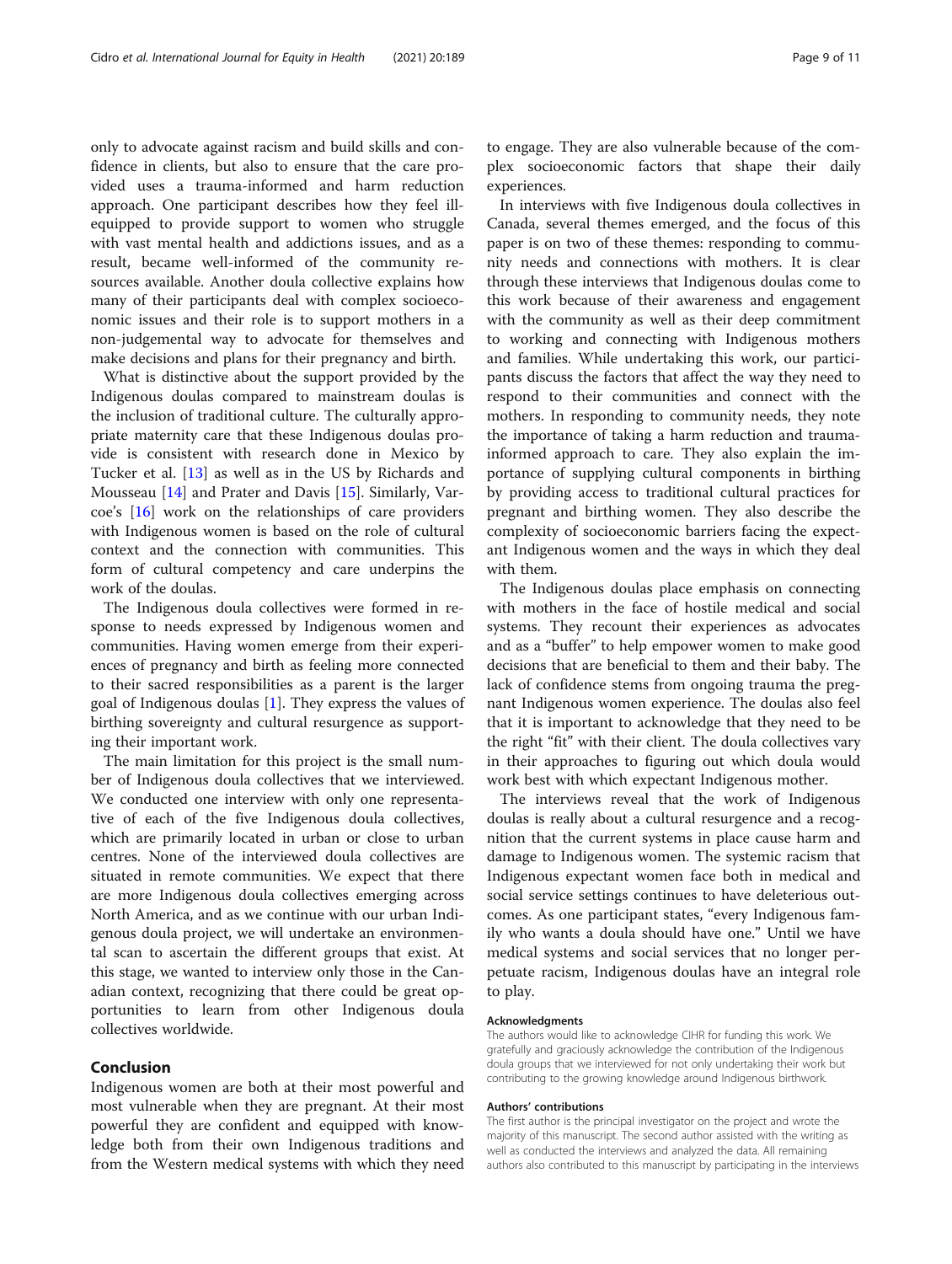<span id="page-9-0"></span>and analyzing the data along with writing sections of the manuscript. The authors read and approved the final manuscript.

#### Funding

Funding was provided for this project through the Canadian Institutes of Health Research (CIHR).

## Availability of data and materials

Data sharing is not applicable to this article as no datasets were generated or analysed during the current study.

# **Declarations**

#### Ethics approval and consent to participate

Ethics approval was provided under the University of Winnipeg's Human Research Ethics Board.

#### Consent for publication

Our participants have all reviewed and approved a copy of this manuscript. They also provided oral consent as part of the research ethics.

#### Competing interests

The authors declare that they have no competing interests.

#### Author details

<sup>1</sup>University of Winnipeg, 515 Portage Avenue, Winnipeg, Manitoba R3B 2E9, Canada. <sup>2</sup>University of Manitoba, 66 Chancellors Cir, Winnipeg, Manitoba R3T 2N2, Canada.

#### Received: 19 January 2021 Accepted: 24 July 2021 Published online: 26 August 2021

#### References

- 1. Cidro J, Doenmez C, Phanlouvong A, Fontaine A. Being a good relative: indigenous doulas reclaiming cultural knowledge to improve health and birth outcomes in Manitoba. Front Womens Healt. 2018;3(4) [cited 2020 Feb 19]. Available from: [https://www.oatext.com/being-a-good-relative](https://www.oatext.com/being-a-good-relative-indigenous-doulas-reclaiming-cultural-knowledge-to-improve-health-and-birth-outcomes-in-manitoba.php#gsc.tab=0)[indigenous-doulas-reclaiming-cultural-knowledge-to-improve-health-and](https://www.oatext.com/being-a-good-relative-indigenous-doulas-reclaiming-cultural-knowledge-to-improve-health-and-birth-outcomes-in-manitoba.php#gsc.tab=0)[birth-outcomes-in-manitoba.php#gsc.tab=0.](https://www.oatext.com/being-a-good-relative-indigenous-doulas-reclaiming-cultural-knowledge-to-improve-health-and-birth-outcomes-in-manitoba.php#gsc.tab=0) [https://doi.org/10.15761/FWH.1](https://doi.org/10.15761/FWH.1000157) [000157](https://doi.org/10.15761/FWH.1000157).
- 2. Andreoulaki M. Essay—The term doula in modern Greece: research into The birth of a word and differences in meaning. Int Doula. 2013;21(1) Retrieved from: [https://www.bluetoad.com/article/Essay%E2%80%94The\\_Term\\_Doula\\_](https://www.bluetoad.com/article/Essay%E2%80%94The_Term_Doula_In_Modern_Greece%3A_Research_Into_The_Birth_Of_A_Word_And_Differences_In_Meaning/1347475/151284/article.html) [In\\_Modern\\_Greece%3A\\_Research\\_Into\\_The\\_Birth\\_Of\\_A\\_Word\\_And\\_](https://www.bluetoad.com/article/Essay%E2%80%94The_Term_Doula_In_Modern_Greece%3A_Research_Into_The_Birth_Of_A_Word_And_Differences_In_Meaning/1347475/151284/article.html) [Differences\\_In\\_Meaning/1347475/151284/article.html.](https://www.bluetoad.com/article/Essay%E2%80%94The_Term_Doula_In_Modern_Greece%3A_Research_Into_The_Birth_Of_A_Word_And_Differences_In_Meaning/1347475/151284/article.html)
- 3. Darby A. Dana Louise Raphael (1926–2016); 2018. Retrieved from The Embryo Project Encyclopedia: [https://embryo.asu.edu/pages/dana-louise-ra](https://embryo.asu.edu/pages/dana-louise-raphael-1926-2016) [phael-1926-2016](https://embryo.asu.edu/pages/dana-louise-raphael-1926-2016)
- 4. Morton CH, Clift EG. Birth ambassadors; doulas and the re-emergence of women-supported birth in America. Amarillo: Praeclarus Press; 2014.
- 5. Campbell-Voytal K, McComish JF, Visger JM, Rowland CA, Kelleher J. Postpartum doulas: motivations and perceptions of practice. Midwifery. 2011;27(6):e214–21Available from: [https://www.ncbi.nlm.nih.gov/pmc/a](https://www.ncbi.nlm.nih.gov/pmc/articles/PMC3048903/) [rticles/PMC3048903/.](https://www.ncbi.nlm.nih.gov/pmc/articles/PMC3048903/) [https://doi.org/10.1016/j.midw.2010.09.006.](https://doi.org/10.1016/j.midw.2010.09.006)
- 6. Hardeman RR, Kozhimannil KB. Motivations for entering the doula profession: perspectives from women of color. Midwifery. 2016;61(6):773– 80Available from: [https://www.ncbi.nlm.nih.gov/pmc/articles/PMC5143171/.](https://www.ncbi.nlm.nih.gov/pmc/articles/PMC5143171/) <https://doi.org/10.1111/jmwh.12497>.
- 7. Lalonde AB, Butt C, Bucio A. Maternal health in Canadian Aboriginal communities: challenges and opportunities. J Obstet Gynaecol Can. 2009; 31(10):956–62Available from: [https://www.jogc.com/article/S1701-2163](https://www.jogc.com/article/S1701-2163(16)34325-0/fulltext) [\(16\)34325-0/fulltext.](https://www.jogc.com/article/S1701-2163(16)34325-0/fulltext) [https://doi.org/10.1016/s1701-2163\(16\)34325-0](https://doi.org/10.1016/s1701-2163(16)34325-0).
- 8. Ehman W, Jain V, Keesey A, Lauzon L, Morin F, Rivard L, et al. The fundamentals of fetal health surveillance: a self-learning online manual. Vancouver: University of British Columbia; 2009.
- 9. Bohren MA, Hofmeyr GJ, Sakala C, Fukuzawa RK, Cuthbert A. Continuous support for women during childbirth. Cochrane Database Syst Rev. 2017;(7) [cited 2020 Feb 19]. Available from: [https://www.cochranelibrary.com/cdsr/](http://dx.doi.org/10.1002/14651858.CD003766.pub6/abstract) [doi/10.1002/14651858.CD003766.pub6/abstract.](http://dx.doi.org/10.1002/14651858.CD003766.pub6/abstract) [https://doi.org/10.1002/14](https://doi.org/10.1002/14651858.CD003766.pub6) [651858.CD003766.pub6](https://doi.org/10.1002/14651858.CD003766.pub6).
- 10. Bowser D, Hill K. Exploring evidence for disrespect and abuse in facilitybased childbirth: report of a landscape analysis. Boston: USAID-TRAction Project, Harvard School of Public Health; 2010. Available from: [https://www.](https://www.ghdonline.org/uploads/Respectful_Care_at_Birth_9-20-101_Final1.pdf) [ghdonline.org/uploads/Respectful\\_Care\\_at\\_Birth\\_9-20-101\\_Final1.pdf](https://www.ghdonline.org/uploads/Respectful_Care_at_Birth_9-20-101_Final1.pdf)
- 11. Mathews HF. Killing the medical self-help tradition among African Americans: The case of lay midwifery in North Carolina 1912–1983. In: Baer H, Jones Y, editors. African Americans in the south: issues of race, class, and gender. Athens: University of Georgia Press; 1992. p. 60–78.
- 12. Wallace M. Over-medicalization and criminalization of birth in the United States: exploring the outcomes. Student Res. 2020:165 [https://scholarship.](https://scholarship.depauw.edu/studentresearch/165) [depauw.edu/studentresearch/165.](https://scholarship.depauw.edu/studentresearch/165)
- 13. Tucker K, Ochoa H, Garcia R, Sievwright K, Chambliss A, Baker MC. The acceptability and feasibility of an intercultural birth center in the highlands of Chiapas, Mexico. BMC Pregnancy Childbirth. 2013;13(1):94Available from: [https://bmcpregnancychildbirth.biomedcentral.com/articles/10.1186/1471-23](http://dx.doi.org/10.1186/1471-2393-13-94) [93-13-94](http://dx.doi.org/10.1186/1471-2393-13-94). <https://doi.org/10.1186/1471-2393-13-94>.
- 14. Richards J, Mousseau A. Community-based participatory research to improve preconception health among Northern Plains American Indian adolescent women. Am Indian Alaska Native Mental Health Res. 2012;19(1): 154–85Available from: <https://pubmed.ncbi.nlm.nih.gov/22569730/>. [https://](https://doi.org/10.5820/aian.1901.2012.158) [doi.org/10.5820/aian.1901.2012.158](https://doi.org/10.5820/aian.1901.2012.158).
- 15. Prater SL, Davis CL. A perinatal intervention program for urban American Indians—part 2: The story of a program and its implications for practice. J Perinat Educ. 2002;11(2):23–32Available from: [https://](https://www.ncbi.nlm.nih.gov/pmc/articles/PMC1595102/) [www.ncbi.nlm.nih.gov/pmc/articles/PMC1595102/](https://www.ncbi.nlm.nih.gov/pmc/articles/PMC1595102/). [https://doi.org/10.1](https://doi.org/10.1624/105812402X88687) [624/105812402X88687.](https://doi.org/10.1624/105812402X88687)
- 16. Varcoe C, Brown H, Calam B, Harvey T, Tallio M. Help bring back the celebration of life: a community-based participatory study of rural Aboriginal women's maternity experiences and outcomes. BMC Pregnancy Childbirth. 2013;13(1):26Available from: [https://pubmed.ncbi.nlm.nih.gov/233](https://pubmed.ncbi.nlm.nih.gov/23360168/) [60168/](https://pubmed.ncbi.nlm.nih.gov/23360168/). [https://doi.org/10.1186/1471-2393-13-26.](https://doi.org/10.1186/1471-2393-13-26)
- 17. Sheppard AJ, Shapiro GD, Bushnik T, Wilkins R, Perry S, Kaufman JS, et al. Birth outcomes among first nations, Inuit and metis populations. Health Rep. 2017;28(11):11–6 Available from: [https://www150.statcan.gc.ca/n1/en/](https://www150.statcan.gc.ca/n1/en/pub/82-003-x/2017011/article/54886-eng.pdf?st=3bQni9Zf) [pub/82-003-x/2017011/article/54886-eng.pdf?st=3bQni9Zf.](https://www150.statcan.gc.ca/n1/en/pub/82-003-x/2017011/article/54886-eng.pdf?st=3bQni9Zf)
- 18. Statistics Canada. (2017). Birth outcomes among first nations, Inuit and Métis populations by Amanda J. Sheppard, Gabriel D. Shapiro, Tracey Bushnik, Russell Wilkins, Serenity Perry, Jay S. Kaufman, Michael S. Kramer and Seungmi Yang.
- 19. Smylie J, Fell D, Ohlsson A. A review of Aboriginal infant mortality rates in Canada: striking and persistent Aboriginal/non-Aboriginal inequities. Can J Public Health. 2010;101(2):143–8Available from: [https://www.ncbi.nlm.nih.](https://www.ncbi.nlm.nih.gov/pmc/articles/PMC6973846/) [gov/pmc/articles/PMC6973846/.](https://www.ncbi.nlm.nih.gov/pmc/articles/PMC6973846/) <https://doi.org/10.1007/BF03404361>.
- 20. Shah PS, Zao J, Al-Wassia H, Shah V. Pregnancy and neonatal outcomes of Aboriginal women: a systematic review and meta-analysis. Womens Health Issues. 2011;21(1):28–39Available from: [https://www.sciencedirect.com/](https://www.sciencedirect.com/science/article/abs/pii/S1049386710001192) [science/article/abs/pii/S1049386710001192.](https://www.sciencedirect.com/science/article/abs/pii/S1049386710001192) [https://doi.org/10.1016/j.whi.201](https://doi.org/10.1016/j.whi.2010.08.005) [0.08.005.](https://doi.org/10.1016/j.whi.2010.08.005)
- 21. Oster RT, Toth EL. A retrospective analysis of stillbirth epidemiology and risk factors among first nations and non-first nations pregnancies in Alberta from 2000 to 2009. J Obstet Gynaecol Can. 2015;37(2):117–21Available from: [https://www.jogc.com/article/S1701-2163\(15\)30332-7/fulltext](https://www.jogc.com/article/S1701-2163(15)30332-7/fulltext). [https://doi.](https://doi.org/10.1016/S1701-2163(15)30332-7) [org/10.1016/S1701-2163\(15\)30332-7.](https://doi.org/10.1016/S1701-2163(15)30332-7)
- 22. Gracey M, King M. Indigenous health part 1: determinants and disease patterns. Lancet. 2009;374(9683):65–75 Available from: [https://www.thela](https://www.thelancet.com/journals/lancet/article/PIIS0140-6736(09)60914-4/fulltext) [ncet.com/journals/lancet/article/PIIS0140-6736\(09\)60914-4/fulltext.](https://www.thelancet.com/journals/lancet/article/PIIS0140-6736(09)60914-4/fulltext)
- 23. Kolahdooz F, Launier K, Nader F, Yi KJ, Baker P, McHugh T-L, et al. Canadian indigenous women's perspectives of maternal health and health care services: a systematic review. Divers Equal Health Care. 2016;13(5):334– 48Available from: [https://diversityhealthcare.imedpub.com/canadian](https://diversityhealthcare.imedpub.com/canadian-indigenous-womens-perspectives-ofmaternal-health-and-health-care-services-asystematic-review.php?aid=11328)[indigenous-womens-perspectives-ofmaternal-health-and-health-care](https://diversityhealthcare.imedpub.com/canadian-indigenous-womens-perspectives-ofmaternal-health-and-health-care-services-asystematic-review.php?aid=11328)[services-asystematic-review.php?aid=11328](https://diversityhealthcare.imedpub.com/canadian-indigenous-womens-perspectives-ofmaternal-health-and-health-care-services-asystematic-review.php?aid=11328). [https://doi.org/10.21767/2049-](https://doi.org/10.21767/2049-5471.100073) [5471.100073](https://doi.org/10.21767/2049-5471.100073).
- 24. McCallum MJ, Perry A. Structures of indifference: an indigenous life and death in a Canadian City. Winnipeg: University of Manitoba Press; 2018.
- 25. Godin M. She Was Racially Abused by Hospital Staff as She Lay Dying. Now a Canadian Indigenous Woman's Death Is Forcing a Reckoning on Racism. Time Magazine. Available from: [https://time.com/5898422/joyce-echaquan](https://time.com/5898422/joyce-echaquan-indigenous-protests-canada/)[indigenous-protests-canada/](https://time.com/5898422/joyce-echaquan-indigenous-protests-canada/). 2020.
- 26. Truth and Reconciliation Commission of Canada. Truth and Reconciliation Commission of Canada: Calls to action. Winnipeg: Truth and Reconciliation